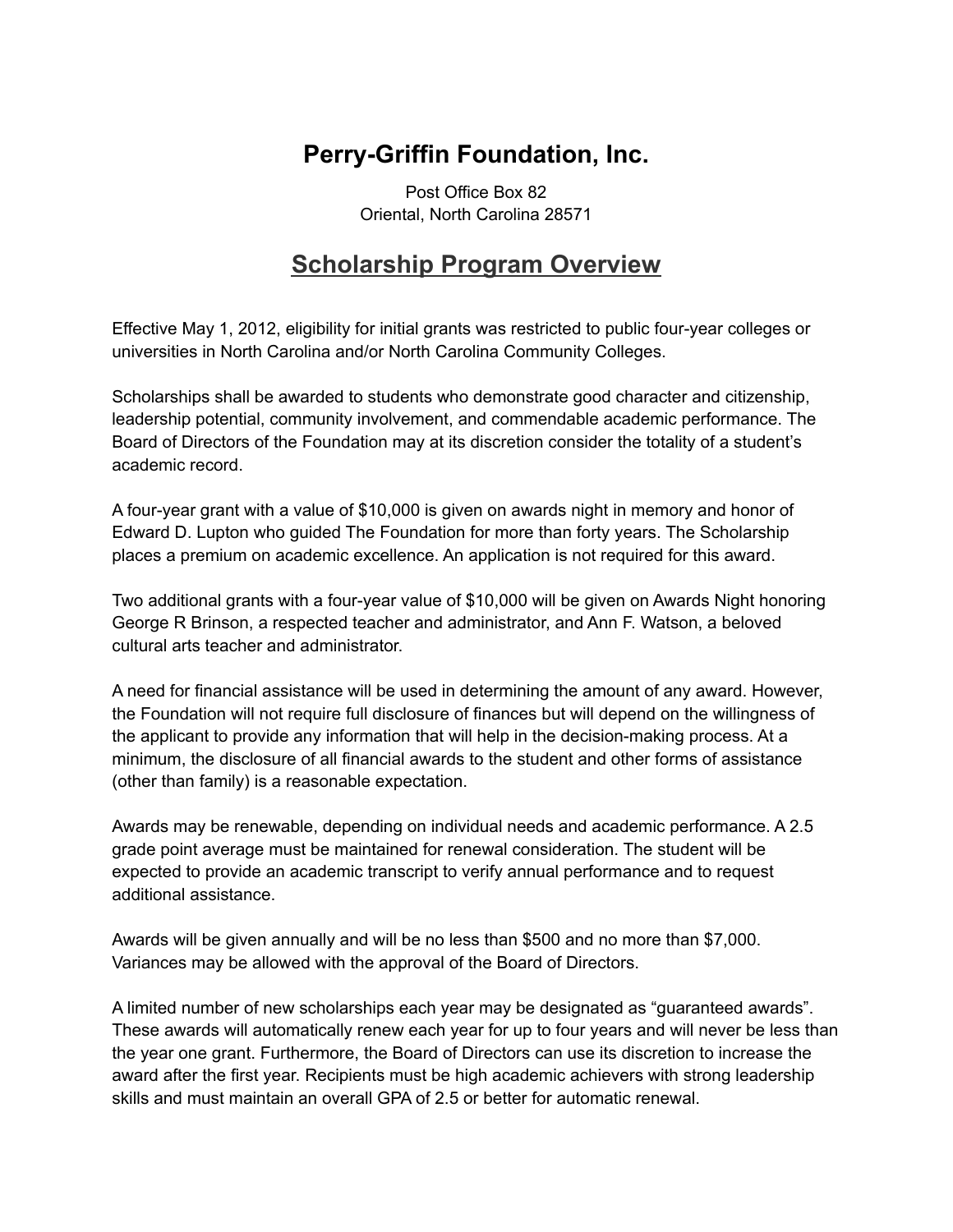Students currently enrolled in a community college are eligible for awards for tuition, fees, and books. Recipients must be graduates of Pamlico County High School. The application process, as outlined elsewhere, should be followed to the extent possible.

In recognition that (1) the quality of education and life in Pamlico County is dependent on the quality of the teachers in the traditional public schools and that (2) rural counties with sparse population have difficulty in hiring and retaining quality teachers, one or more awards each year may be reserved for the child (children) of full time teachers with at least five years of experience in the traditional public elementary and secondary schools of Pamlico County. Awards will be given only if the applicants satisfy all requirements as outlined elsewhere in this overview.

Grants shall be awarded without regard to race, sex, religion, national origin, or disability. Grant applications will be posted online by April 15, 2022.

#### **Applications will be due on May 19, 2022.**

# Application Process

In order to apply for a Perry-Griffin Foundation grant or loan, each candidate must complete the attached cover sheet and submit a letter of application containing the following information:

- Name
- Address
- Phone Number
- List of colleges to which you have been accepted. Which one do you plan to attend?
- Discuss participation in extracurricular activities and community involvement. Please address the impact of these activities on your personal development.
- Discuss your academic and career goals.
- Note any awards or honors received.
- Discuss current or previous employment if applicable.
- Please apprise The Foundation of any other issues of which you wish them to be aware in considering your application. To a point, the more information provided the better The Foundation can understand the applicants, their qualifications, and their needs.

The following are required for consideration of your application:

- Appropriate transcripts
- Two letters of recommendation with one letter being from an appropriate faculty member who knows you well and one personal letter in nature, e.g. minister, community member, etc.
- A list of all financial aid awards you have received and for what you have applied
- The results of your FAFSA application (if applicable)